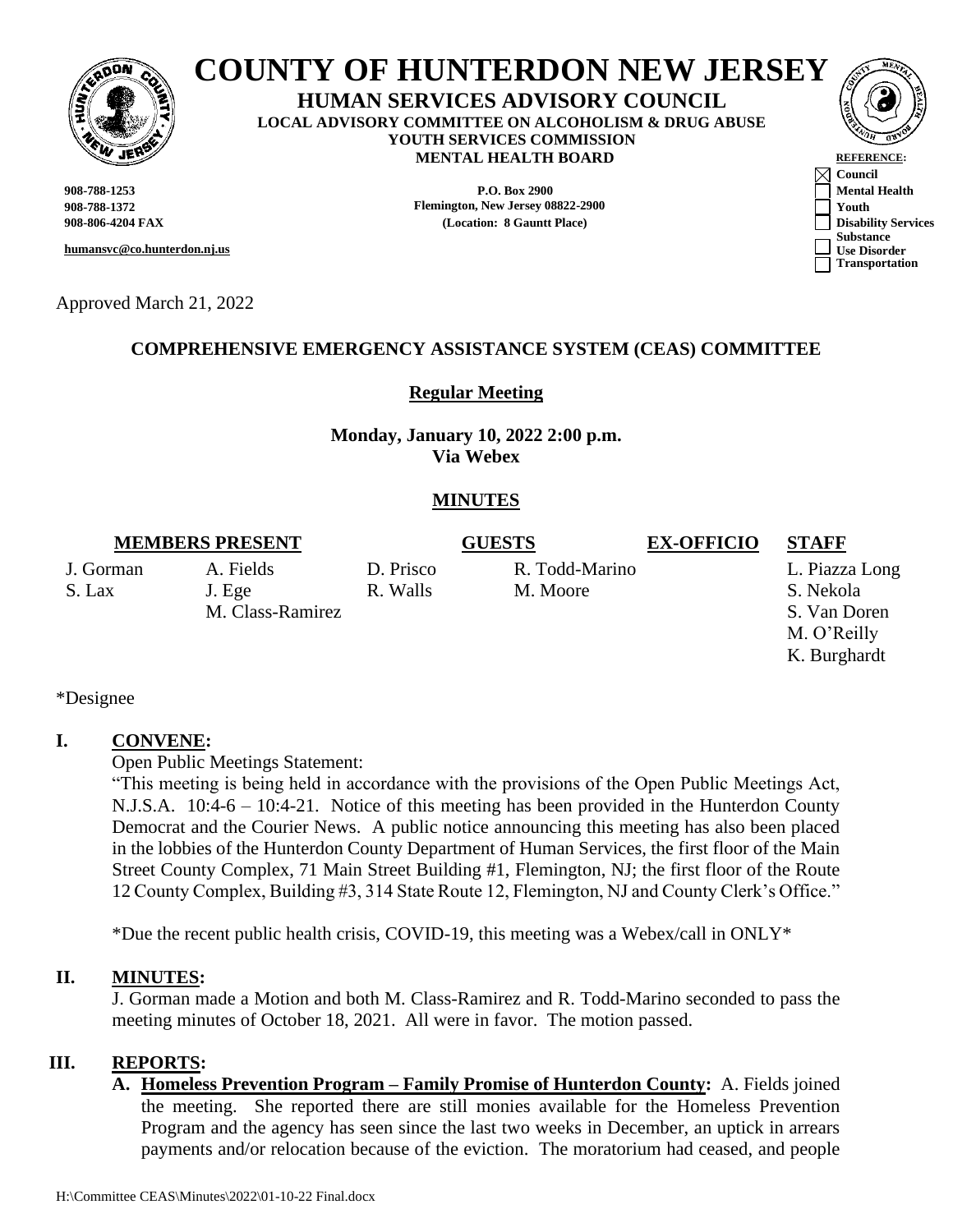are going to court. The agency had seen families who are up to \$14,000.00 in arrears. She also conveyed some other amounts requested by families. She stated that if anyone needs an arrears payment, contacting Family Promise sooner than later is recommended.

- **B. HPRP Update – Family Promise:** A. Fields announced for HPRP, the agency can pay arrears payment for up to three months, and can pay three months forward, but unfortunately, the grant will be over in March. Meaning, if the family has three months in arrears and are not sustainable, it may depend on what is left in funding totals. Her staff had been greatly affected by COVID. She again, conveyed to please refer families in need of arrears payment sooner than later due to the amount of funding available. A. Fields added the agency submitted for the grant during December for HPRP, therefore, there is hope there will not be a "gap" period and they should be receiving an answer hopefully soon. The agency is trying everything they can to essentially assist the families in need.
- **C. Tri-County Continuum of Care:** M. O'Reilly conveyed that at the last executive committee meeting which was held on December 9, 2021, it was recommended and approved for Angela Fields to join the committee as a representative from Hunterdon County. Additionally, discussion about adding and recruiting more representation to the full Tri-County CoC including some of the sub-committees. The committee is interested in adding some healthcare providers and representatives from either State corrections or from the County corrections. The idea is to have them involved in the homeless systems.

M. O'Reilly stated discussion about the LSA which has to do with HMIS and reporting. There were some reported "hiccups" with reporting the information nationwide. She believes it had been resolved thus far.

M. O'Reilly also conveyed discussion about coordination with the public housing authorities. She noted K. Burghardt and herself discussed having him join the Tri-County CoC will be beneficial. Outreach is happening to other public housing authorities located within the Tr-County CoC.

**D. EFSP Update – Harvest Family Success Center:** L. Piazza Long stated the EFSP monies had been exhausted via the Harvest Family Success Center and asked if there were any updates if any more monies had been awarded. M. O'Reilly replied that funding had been awarded to Family Promise and A. Fields was managing the program now. She further reported there will be a Phases 39, but she does not know what amounts will be awarded. M. O'Reilly conveyed some of the spending time periods, therefore, instead of one month of rent, three months may be allowable, etc. More to come soon.

L. Piazza Long asked A. Fields for an EFSP update. Angela Fields replied the development personnel had completed the required paperwork. She stated this fund is helping put monies into their New Jersey pandemic fund, therefore, they are bundling the programs to help people keep housed. The reporting had been completed and the agency was approved for up to \$15,000.00 which is being recycled into helping families.

# **IV. OLD BUSINESS:**

**A. Housing Alliance (10 - Year Plan)** – J. Gorman raised this topic for discussion. S. Lax confirmed this discussion references the 10-Year Plan revision with Mark, Bonnie, Angela, Jen and herself whom had been meeting and conducting some research, as well as meeting with the Chamber of Commerce that offered some assistance. A. Fields added the committee is exploring various avenues, one being transitional housing and how that could happen in Hunterdon County. She continued that on the next call, Mark will have a guest to help identify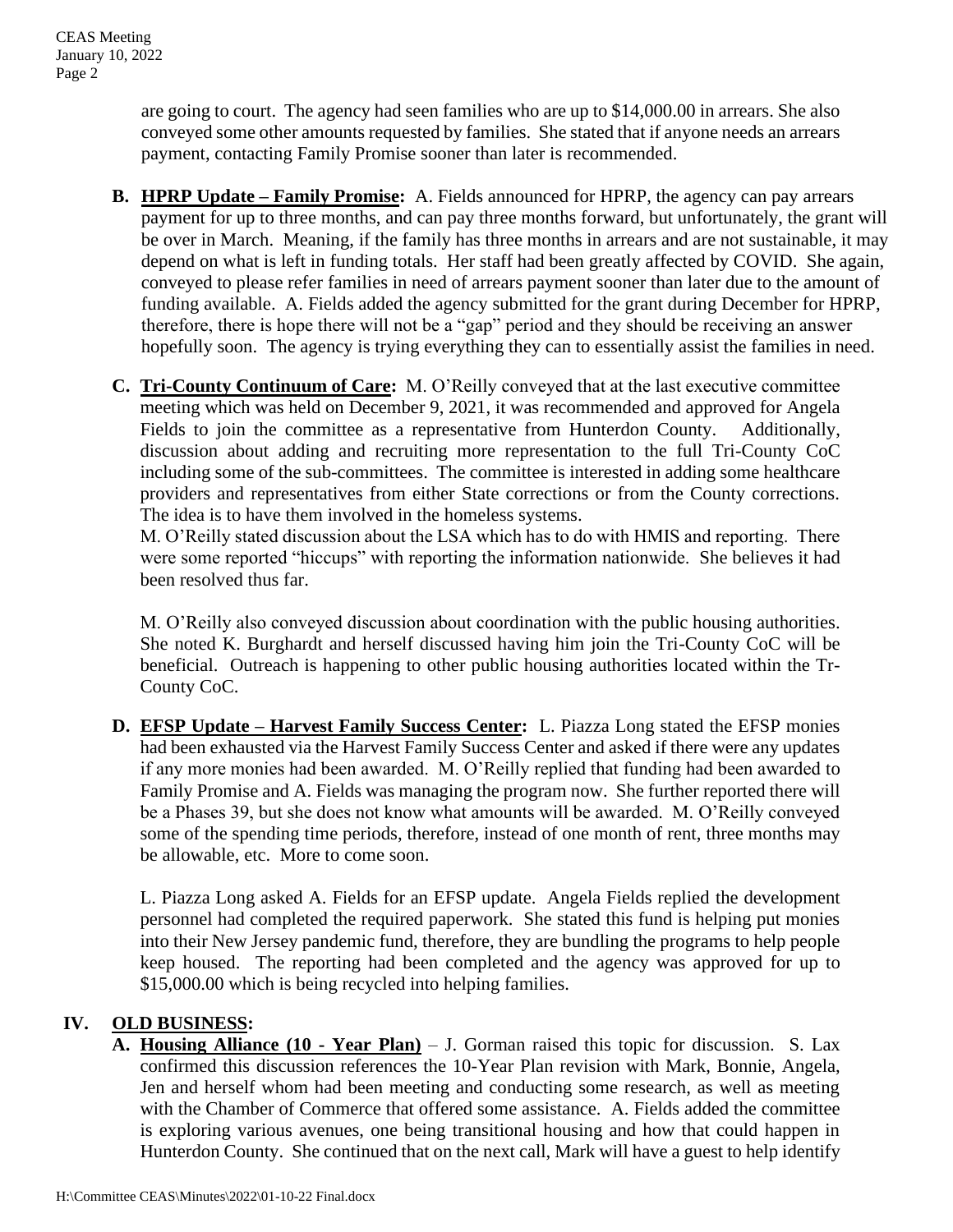where monies can be extracted to make it this transpire outside of the homelessness trust fund. She further added they are committed to how the team could group organizations and businesses together to make their voices heard, as well as, to make affordable/transitional housing a reality in the coming year or two. J. Gorman feels it would be a good idea from a CEAS agenda standpoint to get an update on this topic for every meeting.

# **V. NEW BUSINESS:**

**A. 2022 Point in Time:** M. O'Reilly conveyed she wanted to ensure everyone had seen the documentation that had been forwarded out regarding the Point in Time. A recommendation needs to be made to the executive committee for Tri-County CoC on the methodology. She is looking for approval of a 7-day count methodology with no additional questions and then there is a mandatory street count this year reportable to HUD. J. Gorman asked about the 7-day count; the count is from the night of the  $25<sup>th</sup>$ , we have until 7 days to record it or to count it. M. O'Reilly confirmed the count begins the  $26<sup>th</sup>$  and 7 days are to be counted from that date. The question of where people stayed the night of the  $25<sup>th</sup>$  must still be asked. There are hopes to capture more people than only capturing data from a one-day count.

## *R. Todd-Marino made a motion and J. Gorman seconded the motion to approve a 7-day count methodology to be utilized for the Point in Time from the Tri-County CoC. All are in favor. The motion carrier.*

M. O'Reilly conveyed a lot of documents were emailed out including a PDF listing the training dates. She stated that instead of having Monarch attend the CEAS meetings throughout the State, they established several dates of training and they also recording these trainings. If someone is unable to make a session, the trainings will be able to watch and participate. The survey will be covered; what it looks like and then, how each question should be completed. What questions are mandatory. If the need to force to guess on a question, what would be the best way to complete. It is very comprehensive, and Monarch does provide ample time to answer questions. She definitely recommends for anyone who will be participating from their agencies that will be managing the surveys to partake in the training. It is always good to participate in the training as a re-fresher for many. It is always good to be well informed with the process.

The surveys are the same used as last year. There is one in English and one in Spanish. M. O'Reilly conveyed she forwarded via email the agency codes list to participating agencies. These are to be used in Survey Monkey when entering in the paper survey. Also, if an agency has a HMIS program, she exclaimed she had been in contact to discuss the program and pulling the data. If anyone has any questions, to please reach out to her. Working with Monarch can help answer those questions.

M. O'Reilly exclaimed she wanted to have a conversation about street outreach and was unsure if anyone from the Bridgeway PATH team is available via this meeting, but she noted they did have a conversation with their supervisor last week and the supervisor indicated that her team will be able to assist with the street count for Point in Time. She conveyed last year there were not a lot of people available to help and the way COVID is going now it is not looking to promising, but she did ask if anyone was interested in going out the morning of January 26 to please send M. O'Reilly an email. She also conveyed if anyone who is interested in participating and has reservations about having the need for additional PPE, she will inquire with the County if the PPE can be acquired. J. Gorman inquired about obtaining the count, as the prior year, she worked with S. Lax. M. O'Reilly highlighted the importance of being on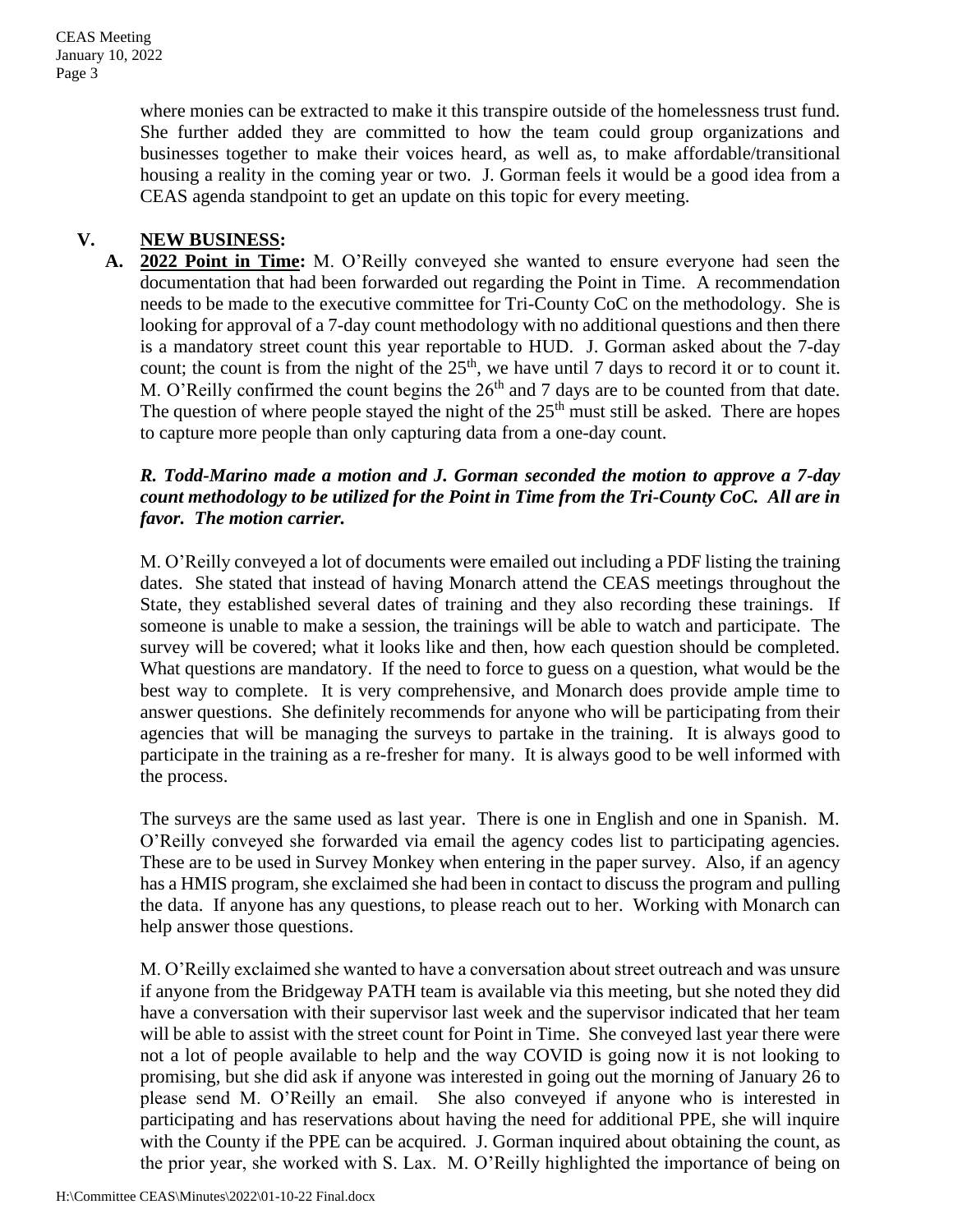the same page as to where participates will be going where and when to eliminate the risk of duplication. A separate meeting may be required to discuss further details about locations and covering certain people. M. O'Reilly asked if there were any questions. It is basically the same process as prior years.

S. Nekola stated the Regional Integrated Services Sub-Committee of the Tri-County CoC is trying to put together some focus groups to engage folks who had lived experience with homelessness. Tentatively, the CoC is trying to put the Hunterdon County group together for February and all three counties will have their own group but will be asking the same questions through this focus group. S. Nekola conveyed is seeking to identify 3-5 people who are either currently homeless or had former homelessness lived experience so the group can be formed in February. She asked if anyone participating in this meeting had any references for people to be a part of this focus group or may have any choice questions that would be important to ask or information that might be helpful. Please advise S. Nekola. She has one candidate identified. A flyer for the PIT Count will be distributed to attach any other interests.

J. Gorman stated she is aware the Legal Services is looking for a client/consumer who had participated with their services to participate on their committee. She asked for ideas or suggestions as well.

R. Todd-Marino questioned the housing vouchers. She stated she understood more were to be acquired for the homeless prioritization and is unaware what had been approved for 2022. K. Burghardt replied there had not been any alternations to the administration plan which would have to be presented to the Hunterdon County Board of Commissioners. Discussions are taking place between M. O'Reilly and himself, as well as the idea of seeking a new sort of voucher. This would require an alternation of the administrative plan as well that is awaiting an award from the State. R. Todd-Marino requested for this topic to be placed on the next CEAS agenda as a follow-up item. J. Gorman asked if it is true that people benefitting from the Section 8 Voucher Program are conveying there is a storage of housing. K. Burkhardt replied there are people who are failing to less up and there are people who are succeeding to lease-up. He confirmed there is not a lot of housing available; people had not been moving. Discussion ensued. K. Burkhardt conveyed Readington Township is having difficulty in renting some units.

A. Fields stated The Willows apartment complex reached out to Family Promise and indicate they will have set aside apartments and will be in contact with the agency. The Willows explained they do not know at this point if there will be one, two or three bedrooms available. There are only five units to be available as set aside apartments.

# **VI. AGENCY NEWS:**

Safe In Hunterdon – D. Prisco provided an update. As many other agencies, they are taking all precautions due to COVID. He noted there were a few cases over the last two months which had been isolated and monitored to detect any contractions among staff members. The agency utilizes masks and social distancing inside at all times.

In terms of their shelter, D. Prisco conveyed a few rooms are available and they are trying to keep the house with families sharing bathrooms due to COVID.

Safe In Hunterdon has the following employment vacancies and are looking to hire a grants manager position, an officer manager position and a full-time counselor.